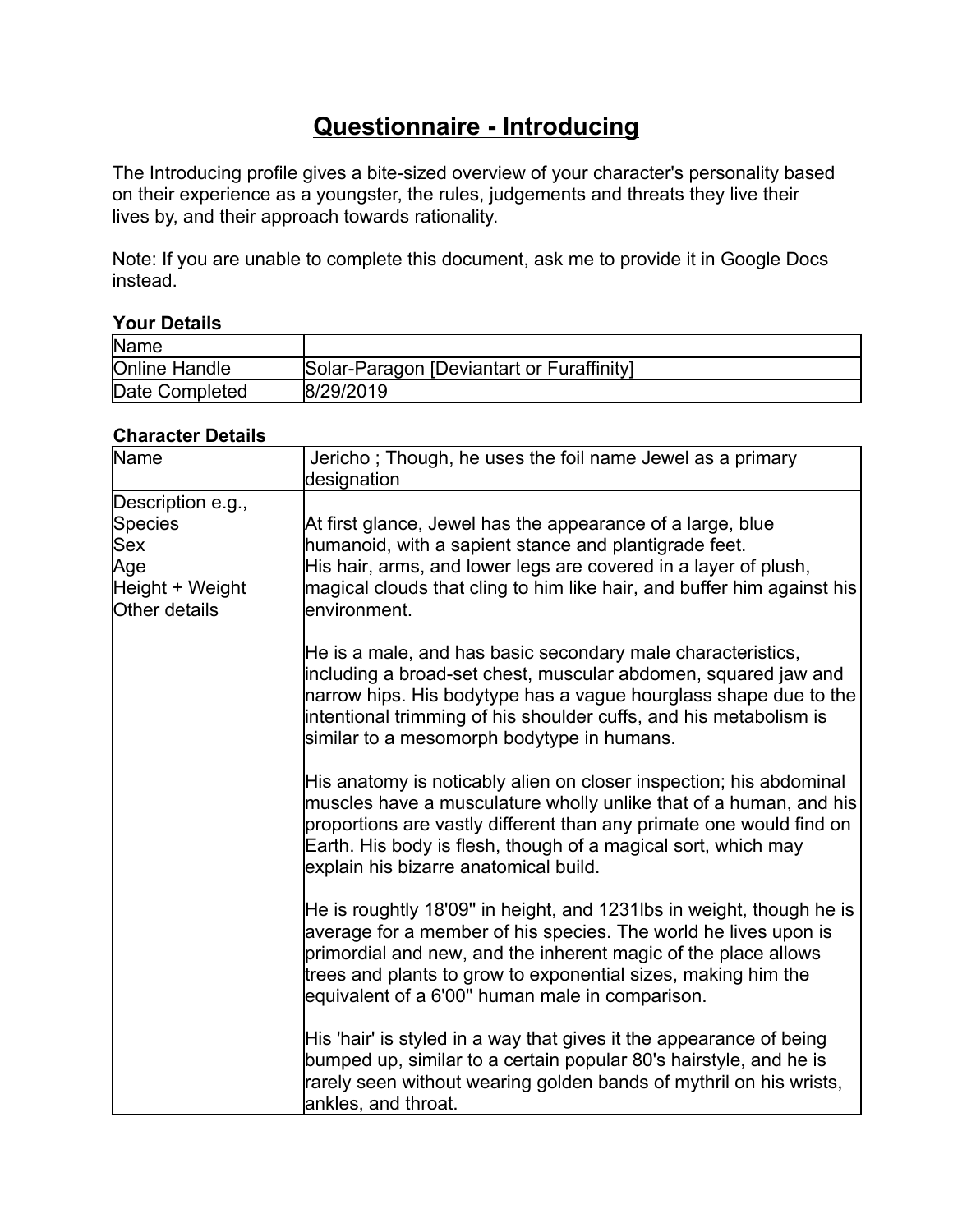|                                           | He is a male who wears purple ochre as makeup, most noticably<br>as eyeshadow, and abuses his magic to cast a 'mirage' on his face<br>to hide his old, weathered scars from a lifetime of living outdoors. |
|-------------------------------------------|------------------------------------------------------------------------------------------------------------------------------------------------------------------------------------------------------------|
| Fictional species?                        | Jewel is a Raiphelene, a specialized type of Elemental creature,<br>similar to a sylph, though his 'element' is that of Voltaic Clouds. He<br>is sometimes referred to as a Thunder Elemental.             |
|                                           | When broken down, his proper species name carries this meaning;                                                                                                                                            |
|                                           | Rai - Stems from Raiju, a mythical thunder beast in Japanese<br>mythology often depicted as a roaring lion or tiger. They travel in<br>packs, and are said to be emmisaries of nature.                     |
|                                           | Phelene - From Nephos/Nephele, the Goddess of clouds, and one<br>of the four nymphs, in Greek mythos.                                                                                                      |
| <b>Story</b>                              | Drift [A pun on what clouds do, in general, as most characters are<br>clouds of some sort, though it is also the name of the primary<br>protagonist.]                                                      |
| Siblings                                  | Jewel has no living siblings. His mother lost seven children prior to<br>him, and he is the only one to have survived past birth.                                                                          |
| Other media                               | https://sta.sh/0l8zwd7azaa                                                                                                                                                                                 |
| available? Images,                        | You have permission to use any work available here, though I'll                                                                                                                                            |
| Video footage,                            | gather together any remaining artwork I may have and send them                                                                                                                                             |
| Costumes, etc.?                           | to you via a Discord link, if I find any.                                                                                                                                                                  |
| What colours would<br>you like me to use? | A mulled, dark grey would be preferrable, with white text for<br>contrast.                                                                                                                                 |

Please write on the right hand side in the spaces below. If any section doesn't seem relevant you can skip it.

If your character does particularly well in an area, (e.g., if they are rational), by all means include that too! This questionnaire isn't about picking up on all your character's faults, it's about understanding the balance of strengths and weaknesses in their particular personality.

#### **Judgemental Side**

This section is about your character's beliefs about how it is right to behave. For humans, most of these beliefs are learned from their parents, teachers and other older people they grew up around.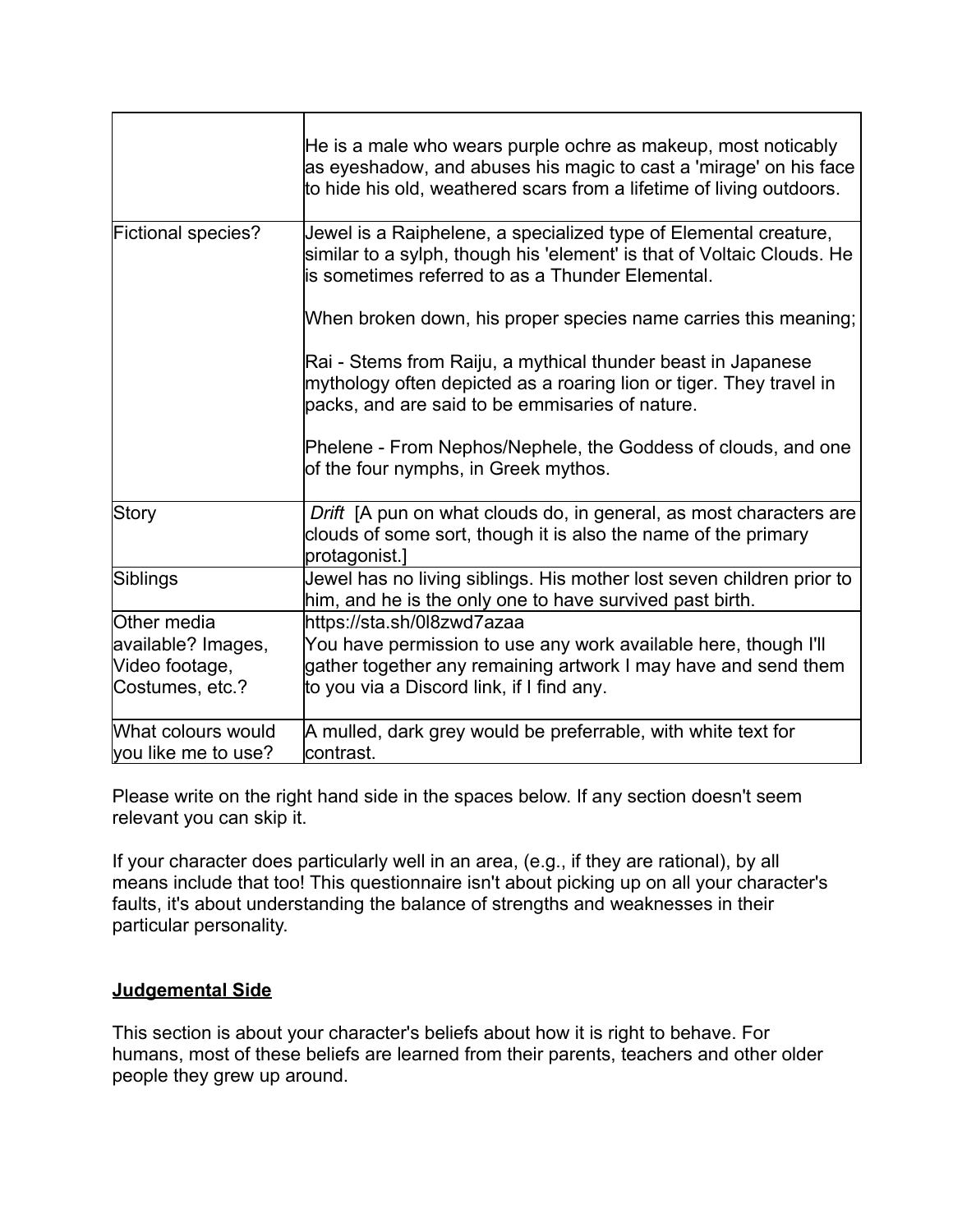I look for information about how your character was cared for (and learned to care for others) too, in this section.

| <b>Judgemental Side</b>                       | <b>Your answers</b>                             |
|-----------------------------------------------|-------------------------------------------------|
| Who did your character count as elders?       |                                                 |
| These include:                                | From birth, Jewel were regarded as a            |
| - mother                                      | nuisance in his tribalistic home-group, seen    |
| - father                                      | by his father as a failure due to his soft      |
| - grandparents                                | lmannerisms                                     |
| - great-grandparents                          |                                                 |
| - uncles and aunts                            | His mother offered him some protection,         |
| - older siblings                              | often putting herself in harms way to defend    |
| - teachers                                    | her son, though her own internal conflicts left |
| - spiritual leaders                           | her unable to defend him in the way a child     |
| - other group leaders                         | deserved to be.                                 |
| - any one else?                               |                                                 |
|                                               | Once he were able, Jewel fled from his          |
| - Who laid the ground rules your character    | homegroup, by chance finding himself at the     |
| obeyed when they were growing up, and         | mercy of a clade of other elementals know       |
| what were those rules?                        | as the Nephelene [Common Cloud                  |
|                                               | Elementals- far more civilized than Jewel's     |
| - What were each of those elders' beliefs     | ilk, enough they live in houses like educated   |
| (about anything and everything that seemed    | sentients and engage in merchantalism.]         |
| important: who is "good" and who is "bad",    |                                                 |
| what should happen to "good" and "bad"        | One such Nephelene, Atlas, took the then-       |
| people)?                                      | teenaged Jewel into his home, patiently         |
|                                               | teaching him his civilized way of life. Many of |
| - What labels were given by the elders, e.g., | these concepts were difficult for Jewel to      |
| naughty, silly, clever, unfair, unacceptable, | understand, due to his wild nature, though      |
| stupid, genius, sulky, annoying, show-off,    | he slowly grew to accept and even embrace       |
| attention-seeker, etc. and who was called     | this lifestyle. Atlas became a father figure to |
| these things?                                 | him, despite the Nephelene being incredibly     |
|                                               | meek in comparison to Jewel, and Jewel          |
| - What did your character's primary           | lived alongside his mentor for several          |
| caregivers do when your character hurt        | decades, all the while growing into a young     |
| themselves?                                   | adult.                                          |
|                                               |                                                 |
| - What did your character's primary           | While under Atlas' care, he was introduced      |
| caregivers do when your character acted       | to the fact the Nephelene have no specific      |
| out/were naughty?                             | roles divided between male and female, a        |
|                                               | sharp contrast to the Raiphelene lifestyle.     |
| - How did your character's primary            | This realization was the first step in Jewel    |
| caregivers react to your character feeling:   | learning to accept himself for who he was       |
| - sad                                         | within, as he began to dabble in practices      |
| - angry                                       | that a normal Raiphelene would be ridiculed     |
| - scared                                      | for in his society.                             |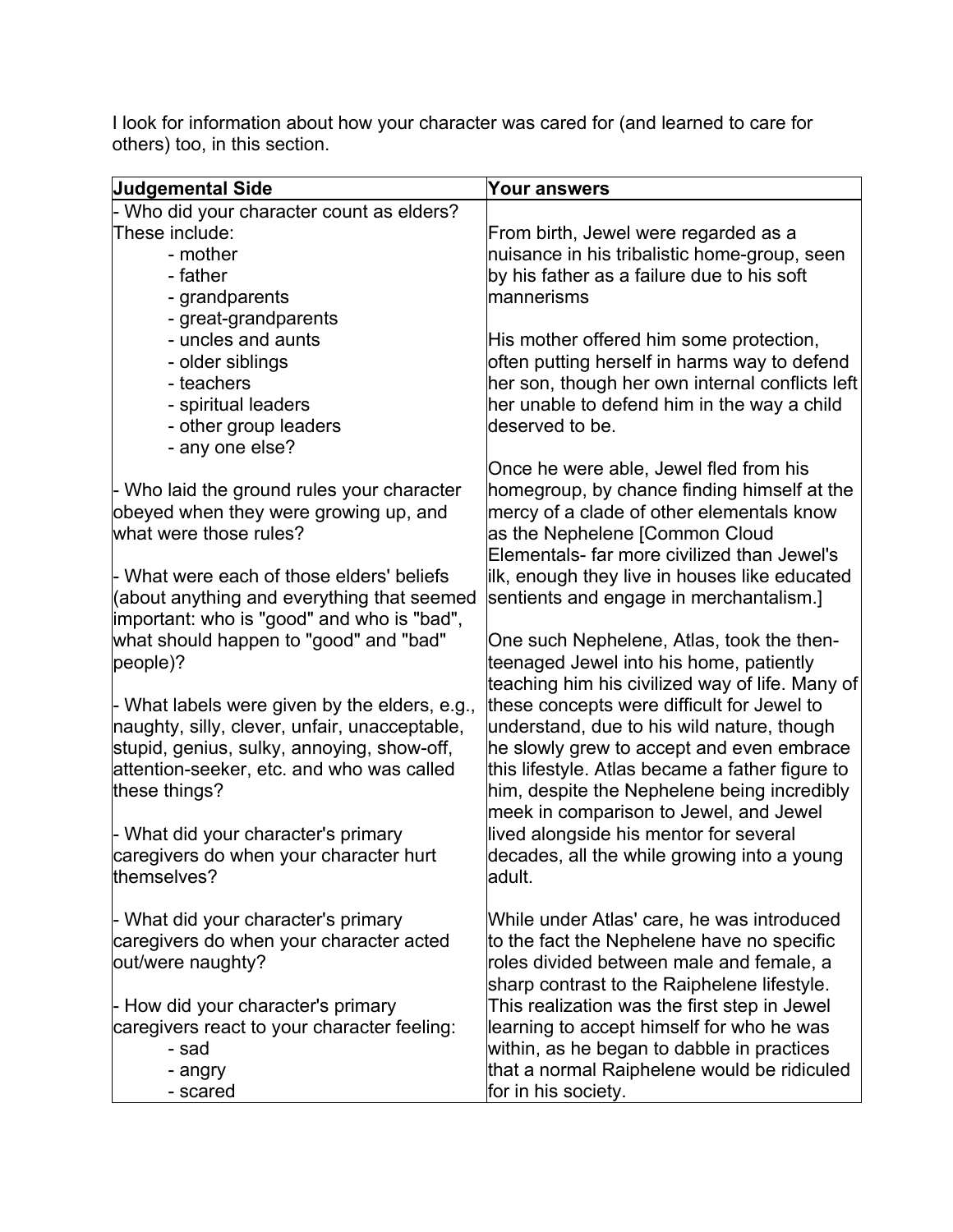| - joyful |                                                                                                                                                                                                                                                                                                                                                                                                                                                                                                                                                                                                         |
|----------|---------------------------------------------------------------------------------------------------------------------------------------------------------------------------------------------------------------------------------------------------------------------------------------------------------------------------------------------------------------------------------------------------------------------------------------------------------------------------------------------------------------------------------------------------------------------------------------------------------|
|          | Life continued at a happy plateau, Jewel<br>becoming accustomed to his Nephelene<br>lifestyle, but just as he thought he'd finally<br> found his place, something horrific happened <br>to him. Jewel is the bearer of a mutation,<br>known as Tyrianism, that causes feral<br>bloodlust, something his species was once<br>feared for in the past. This mutation finally<br>came to light some time in his early<br>adulthood, resulting in an incident that nearly<br>caused the death of his mentor.                                                                                                 |
|          | Horrified and disgusted with himself for his<br>own uncontrollable behaviour, Jewel turned<br>to divinity for help in keeping himself<br>balanced. Be came a devout worshipper of<br>Arche, a Water Goddess of a sort, and used<br>his prayer and meditation as a way of<br>teaching himself self-restraint so as to not let<br>his base nature lead him. However, no<br>amount of kowtowing before an idol would<br>soothe his unrelenting aggression, and he<br>decided, for the safety of others, he would<br>leave the Nephelene settlement he had<br>called home until he'd learned inner balance. |
|          | He returned to the wild, joining a tribal pack<br>of Raiphelene as the lowest ranking male, if<br>only so he had a means to survive the<br>unforgiving lands so thoroughly saturated in<br>beasts and monsters. He stayed with them<br>for countless Summers, using his aggressive<br>issues in a somewhat positive way during<br>hunting or territory fights, though in his heart<br>he longed to be with his Nephelene friends,<br>and far from the brutish lifestyle of his kin.                                                                                                                     |
|          | His group began to clash internally over<br>authority when some of the males began to<br>act in a shockingly abusive manner towards<br>their women [the Raiphelene are a harem<br>race by nature, though Jewel doesn't like this<br>fact about his species.]. When the abuse<br>worsened, Jewel were the only male to take<br>defense on behalf of the women, and he was                                                                                                                                                                                                                                |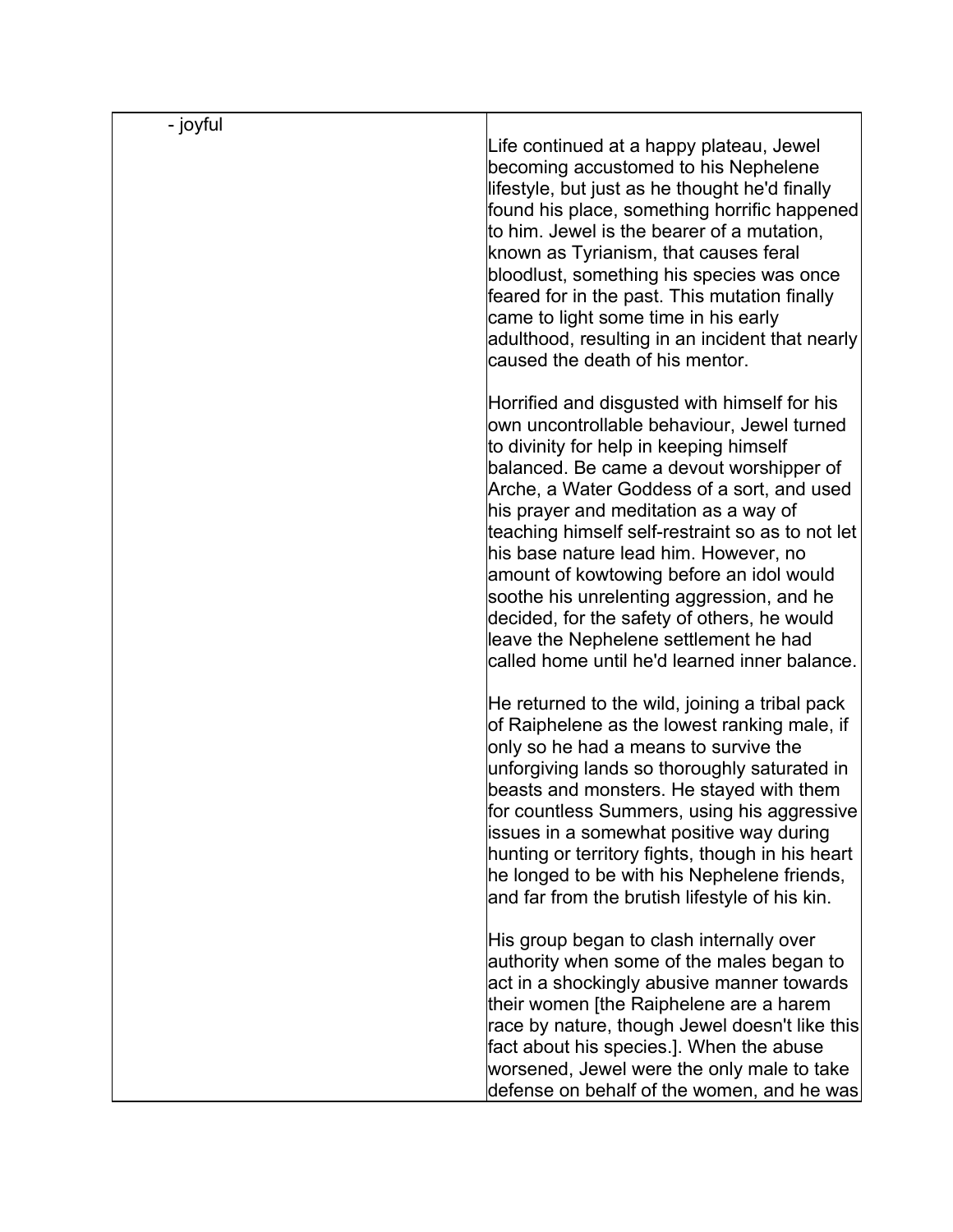| subsequently attacked by the other six male<br>Raiphelene.                                                                                                                                                                                                                                                                                                                                                                                                                                                                                                                                                                                                           |
|----------------------------------------------------------------------------------------------------------------------------------------------------------------------------------------------------------------------------------------------------------------------------------------------------------------------------------------------------------------------------------------------------------------------------------------------------------------------------------------------------------------------------------------------------------------------------------------------------------------------------------------------------------------------|
| At the end of the fight, Jewel emerged the<br>victor, though just barely. He was left alone<br>with the group of girls, who hid him away and<br>nursed him back to some semblance of<br>health.                                                                                                                                                                                                                                                                                                                                                                                                                                                                      |
| Trapped in the wild with a pack of<br>dependents and no den-brother to lean on,<br>Jewel offered to find others groups of<br>Raiphelene for the women to join with. They<br>declined, stating they'd rather stay near him<br>than risk falling into another negative group.<br>Jewel made the collective decision to<br>journey back to the Nephelene settlement,<br>throwing himself at the mercy of the ruling<br>Nephelene, known as an Archtyphoon. The<br>Archtyphoon begrudgingly allowed him back,<br>$\,$ under the strict command that if he showed<br>any display of aggression within the walls of<br>the settlement he would be removed<br>limmediately. |
| His mentor, overjoyed to see him again [and<br>somewhat shocked to find him with a dozen<br>girls in tow] more than welcomed him back,<br>offering Jewel a job as a means to support<br>himself. It is at this point Jewel found his love<br>of metal working and welding/crafting,<br>putting all his focus into creating beautiful<br>pieces of wearable items made from metals<br>and gemstones he would find himself in the<br>wilds beyond the settlement. [Jewel is one of<br>the few creatures who can survive outside<br>the settlement, due to his strength and<br> agility.]                                                                               |
| His women fell in line behind him, all grateful<br>for a place to call home that would be safe<br>for them forever, and they currently help him<br>run his jewelry business. Despite being a<br>technical harem, all the women saw, and still<br>see, Jewel as their friend and guardian, and<br>Jewel sees them the same way.                                                                                                                                                                                                                                                                                                                                       |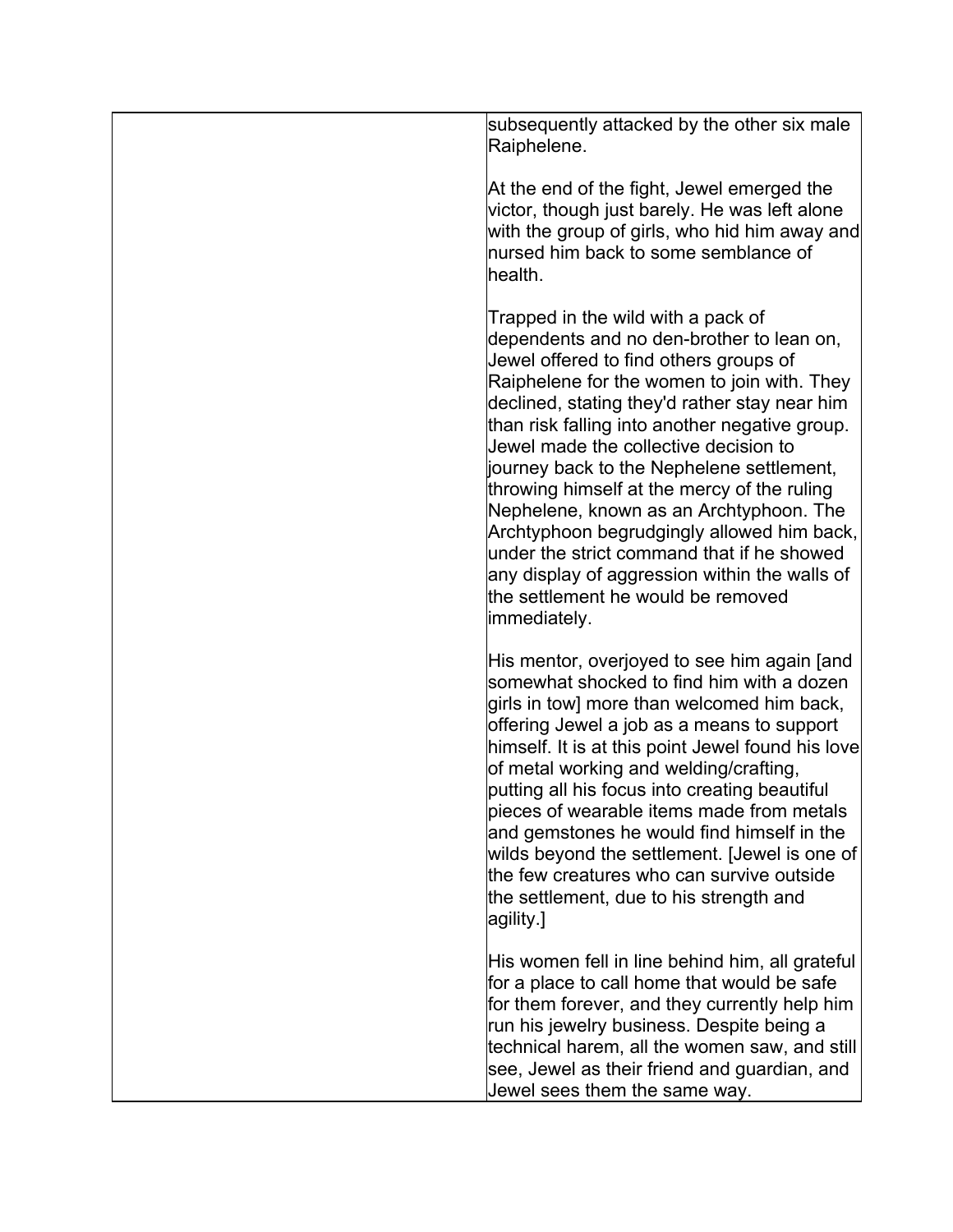| His metalworking became the much-needed<br>distraction that would help him overcome his<br>mutation-caused Tyrian aggression, and he<br>finally found peace for himself, and his<br>companions.                                                                                                                                                                                                                                                                                                 |
|-------------------------------------------------------------------------------------------------------------------------------------------------------------------------------------------------------------------------------------------------------------------------------------------------------------------------------------------------------------------------------------------------------------------------------------------------------------------------------------------------|
| Eventually, Jewel took on a second male as<br>part of his group, a meek fellow by the name<br>of Bronte, the second son of his mentor.<br>Bronte fell into his home as a wonderful fit;<br>he quickly became the women's favorite,<br>which Jewel was glad for, and his soothing<br>presence helped further Jewel's acceptance<br>lof himself.                                                                                                                                                  |
| Currently he continues his operations as a<br>jewelry manufacturer. His devotion to his<br>Goddess is still quite strong, as it has helped<br>him through many trying times, and with age,<br>his Tyrian aggression has subsided to the<br>point he can willingly call up on it when<br>lneeded.                                                                                                                                                                                                |
| As is with all walks of life, he's had his ups<br>and downs, sinking so low at times he's<br>physically hurt himself [something he still<br>struggles with] as a means to dispel negative<br>thoughts, but his friends and adopted family<br>are always there to help drag him out of his<br>rough patches                                                                                                                                                                                      |
|                                                                                                                                                                                                                                                                                                                                                                                                                                                                                                 |
| Throughout his long life he's been met with a<br>number of difficult insults, some even from<br>the Nephelene who are known for their<br>accepting nature. Heteroclite, deviant, floozy,<br>heretic, loony, abberant, and abomination of<br>$ $ nature are some of the most memorable.<br>Nowadays he takes such insults with a grain<br>of salt, writing them off as a lack of<br>understanding on the insulter's part, though<br>during his development phase they dug hard<br>at his psyche. |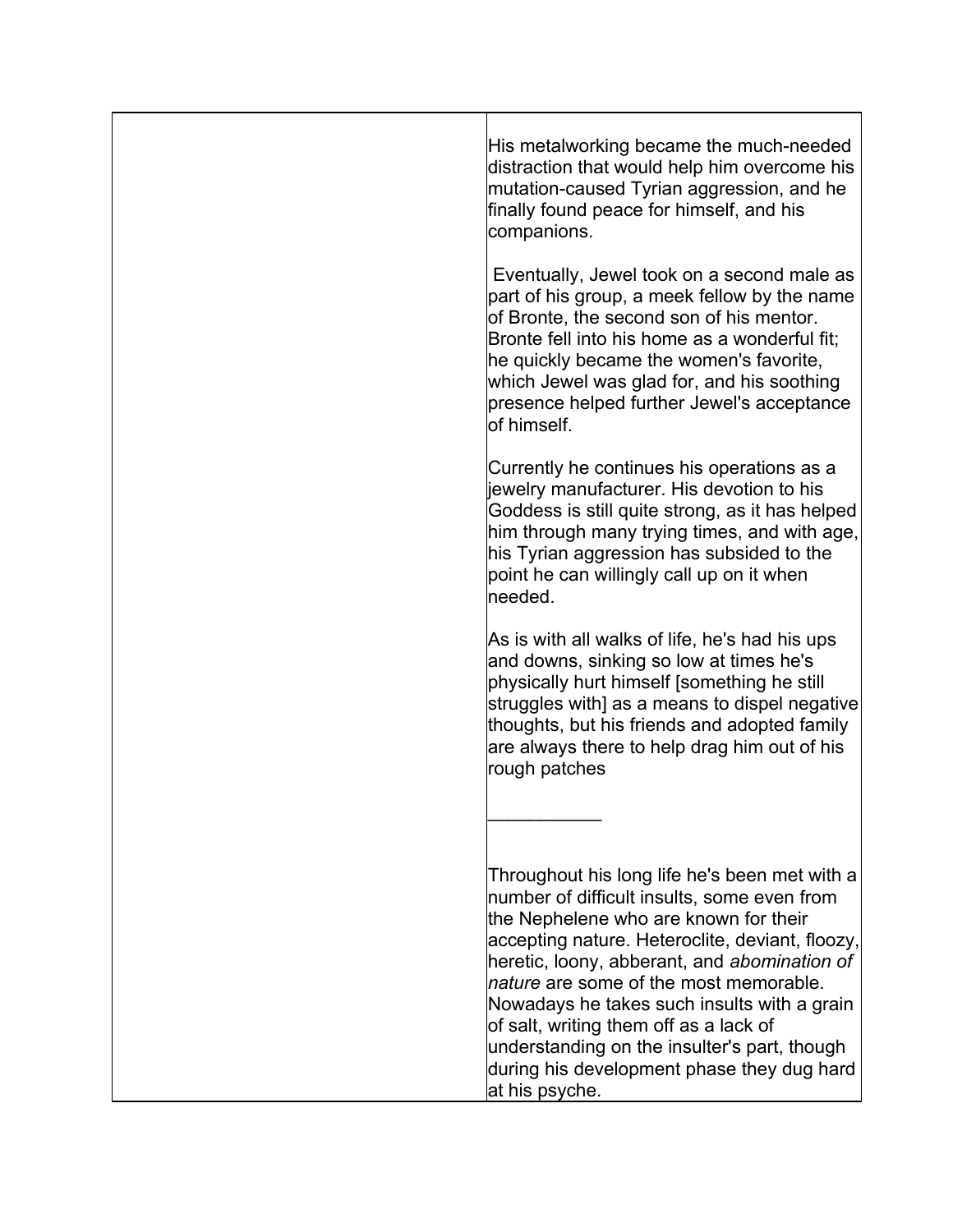| If not for his mentor's tireless patience with  |
|-------------------------------------------------|
| him as a young teenager, he likely would        |
| have turned into a male not unlike the ones     |
| he had killed in the wildlands. Atlas' fatherly |
| attitude is what helped shaped Jewel's          |
| future, and his words and advice are still      |
| golden to Jewel. Atlas was the first to         |
| introduce the idea of accepting one's self,     |
| rather than being consumed by hate for your     |
| own unchangable nature, and Jewel has           |
| adhered to this principal since.                |

## **Objective Side**

Objectivity is your capacity to notice here-and-now information. This section is about capturing how your character responds to facts and observations that they make about the world around them.

Here-and-now observation is in contrast to judgements and childhood feelings, so although there aren't any specific questions here, feel free to add your thoughts.

|                                                                                                                                                                                                              | Your answers                                                                                                                                                                                                                                                                                                                                                                                                                                                |
|--------------------------------------------------------------------------------------------------------------------------------------------------------------------------------------------------------------|-------------------------------------------------------------------------------------------------------------------------------------------------------------------------------------------------------------------------------------------------------------------------------------------------------------------------------------------------------------------------------------------------------------------------------------------------------------|
| <b>Objective Side</b><br>Rationality<br>$\vdash$ Jewel's alignment is firmly in the camp of<br>Chaotic Good; He is impulsive, but well<br>meaning, and in recent years has tried to<br>tamper his reactions. | When confronted with a problem or difficult<br>situation, Jewel can lean towards acting<br>before thinking, which has lead to some<br>rather awkward situations in the past when<br>misunderstandings arose. He's gotten<br>somewhat better at this, learning to hold off<br>his initial judgement of someone, as others<br>have done for him, and he's been able to<br>balance between action and thought.<br>Jewel, beneath his domestication, is still a |
|                                                                                                                                                                                                              | beast of nature, and sometimes struggles<br>between acting on his first instinct and<br>relying on his rationality.                                                                                                                                                                                                                                                                                                                                         |

# **Childlike Side**

This section is about your character's experiences as a child. Usually these are felt experiences – feelings and emotions. Children are often nurtured and controlled by their parents, teachers, etc. so you might find there is a relationship between what you write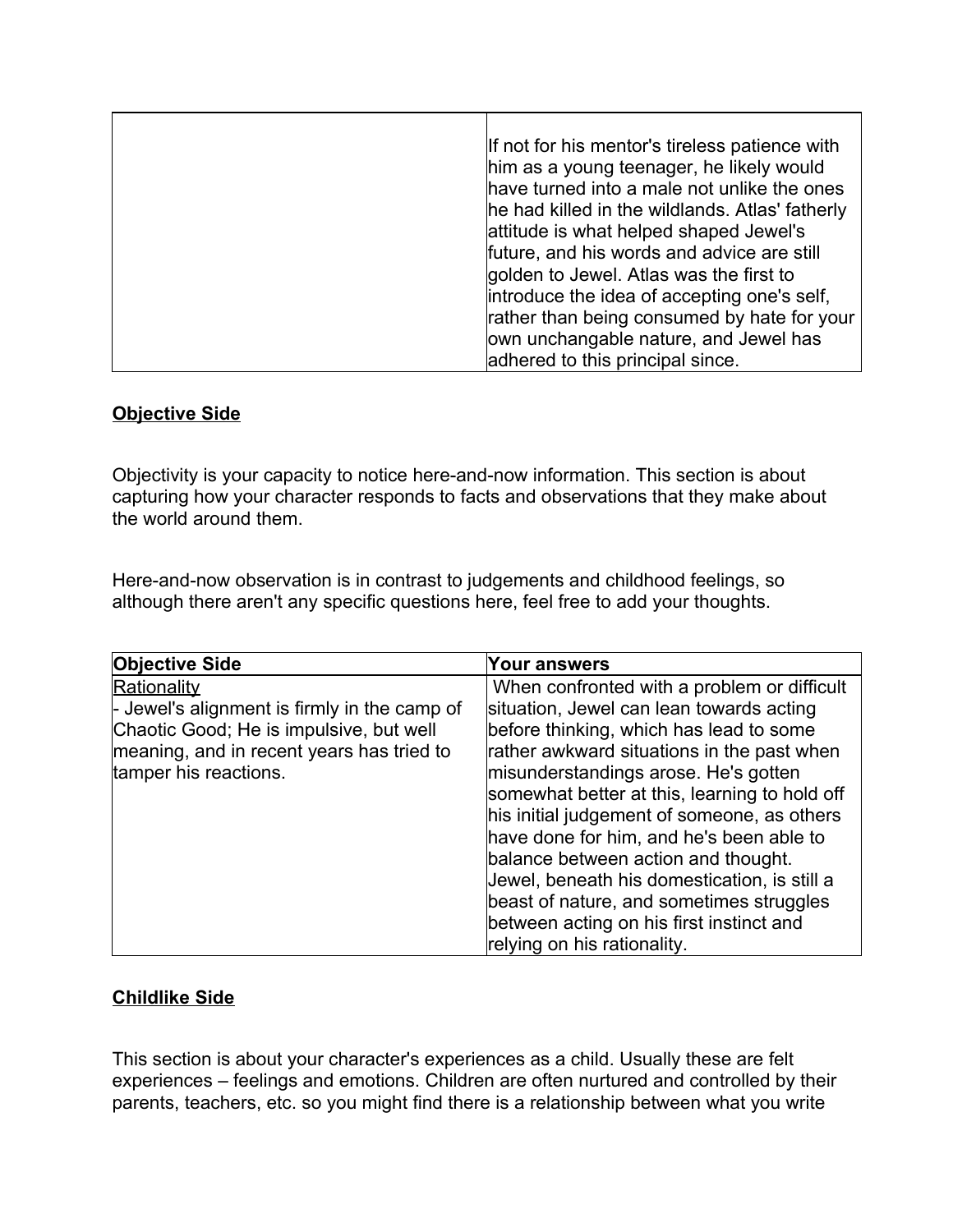here and what you wrote in the Judgemental section.

When I write your character's analysis I will break this down into three headings:

- · Free (how your character was as a child, and is in the current day, when no rulemakers are around and they are completely free of rules)
- · Compliant (how your character goes about obeying the judgements and rules given by others) and
- · Defiant (how your character goes about disobeying the judgements and rules given by others)

| <b>Childlike Side</b>                                                                              | Your answers                                                                         |
|----------------------------------------------------------------------------------------------------|--------------------------------------------------------------------------------------|
| - How did your character have fun when they $\mathsf{Fun}$ wasn't something in the cards for Jewel |                                                                                      |
| were                                                                                               | until his early formulative teenage years,                                           |
| 3?                                                                                                 | when he came under the care of his mentor.                                           |
| - 7?                                                                                               | For him, he found joy in creating and crafting                                       |
| 13?                                                                                                | small trinkets, much to the amusement of his                                         |
| $-18?$                                                                                             | mentor. [This skill would later turn into a                                          |
|                                                                                                    | career, of a sort, for him.]                                                         |
| - What were the consequences of disobeying His mentor encouraged his creativity                    |                                                                                      |
| the rules?                                                                                         | wholeheartedly, embracing Jewel as both a                                            |
|                                                                                                    | son and pupil.                                                                       |
| - Did they feel they had to obey those rules                                                       |                                                                                      |
| even when the rule-givers weren't around?                                                          | There were difficulties at this time, as well,                                       |
|                                                                                                    | as Jewel had no life experience outside of                                           |
| - What worked best?:                                                                               | living as a beast in the wilds. It took months                                       |
| - doing nothing (so that somebody                                                                  | of trial and error for him to learn proper 'civil'                                   |
| else had to obey instead/going limp or                                                             | ettiquete. Atlas was never cruel with him                                            |
| playing dead)                                                                                      | during this time, knowing Jewel were quite                                           |
|                                                                                                    | - getting agitated (this probably wasn't young and still learning, though he offered |
| done deliberately, but what did the rule-                                                          | positive reinforcement each time Jewel                                               |
| givers do when your character became                                                               | failed to understand yet another social                                              |
| agitated (e.g., fidgetting, tantrumming,                                                           | lconstruct.                                                                          |
| becoming irritable, pacing, talking more than                                                      |                                                                                      |
| normal)                                                                                            | Like all teens, Jewel did rebell against his                                         |
| - over-complying with rules                                                                        | authority figure, sometimes huffing up and                                           |
| - getting aggressive                                                                               | becoming upset over his mistakes, but the                                            |
|                                                                                                    | threat of being removed from the settlement                                          |
|                                                                                                    | by the Archtyphoon was a constant looming                                            |
|                                                                                                    | threat that helped keep him in place. Other                                          |
|                                                                                                    | than the aformentioned incident which                                                |
|                                                                                                    | temporarily severed his ties with the                                                |
|                                                                                                    | Nephelene settlement, he showed only small                                           |